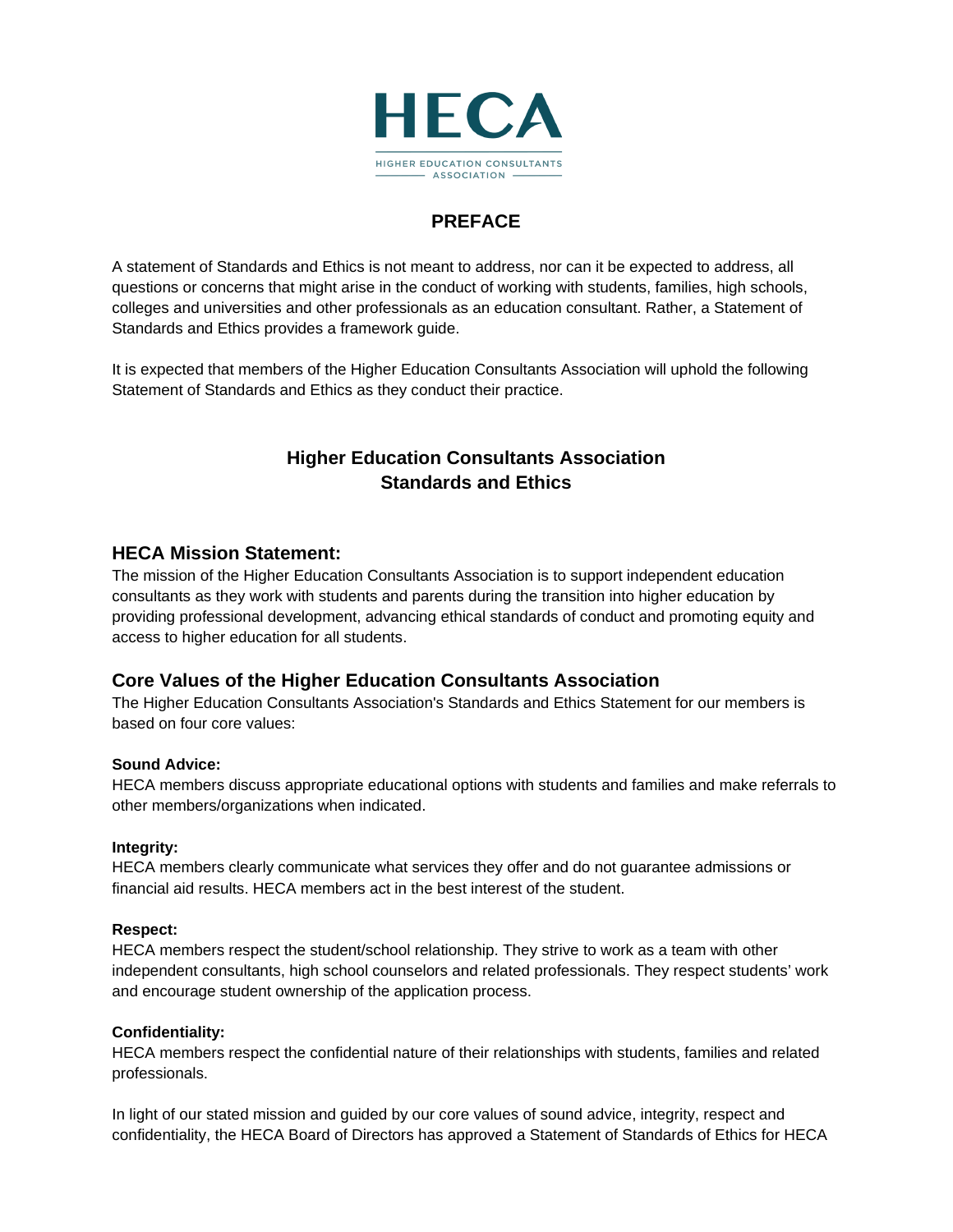members. A statement of Standards and Ethics is not meant to address, nor can it be expected to address, all questions or concerns that might arise in the conduct of working with students, families, high schools, colleges and universities, and other professionals as an education consultant. Rather, a Statement of Standards and Ethics provides a framework, or a guide.

As a professional community, we members of the Higher Education Consultants Association will hold ourselves and each other accountable for upholding the HECA Statement of Standards and Ethics as we conduct our practices. HECA members pledge to act in accordance with the following Principles and Standards:

- 1. Standards for Working with Students and Families
- 2. Standards with Respect to Relations with High Schools and Colleges
- 3. Standards with Respect to Relations with Vendors
- 4. Standards for the Education Consulting Profession
- 5. Code of Conduct for Individual Consultants

# **I. HECA Standards for Working with Students and Families**

HECA members:

- A. Serve the interests of students and families by providing accurate, unbiased information about the college planning and decision-making processes.
- B. Respect issues of confidentiality and students' rights to privacy throughout the process. Confidential information is shared with others only with the written consent of the student and/or family.
- C. Respect the values and expectations of students and families while presenting professional advice that is sound, honest, and candid.
- D. Respect the college planning and decision-making processes as learning opportunities for the student and family. In this spirit, the HECA member counsels and advises in the college research process, provides guidance, direction and review, but does not complete or submit a college application on behalf of a student.
- E. Provide information to students and families that is:
	- 1. Accurate and timely, and is based on research, college visits, participation in professional organizations and attendance at national and regional educational conferences and meetings.
	- 2. Based on evaluation of the student's academic record, standardized tests, interests, activities, future plans, and family circumstances.
- F. Counsel and encourage students and parents to approach the college application and admission process ethically and honestly.
- G. Advise students and families of the importance to take responsibility for understanding the policies, requirements, and timeliness in meeting deadlines for each college to which they apply.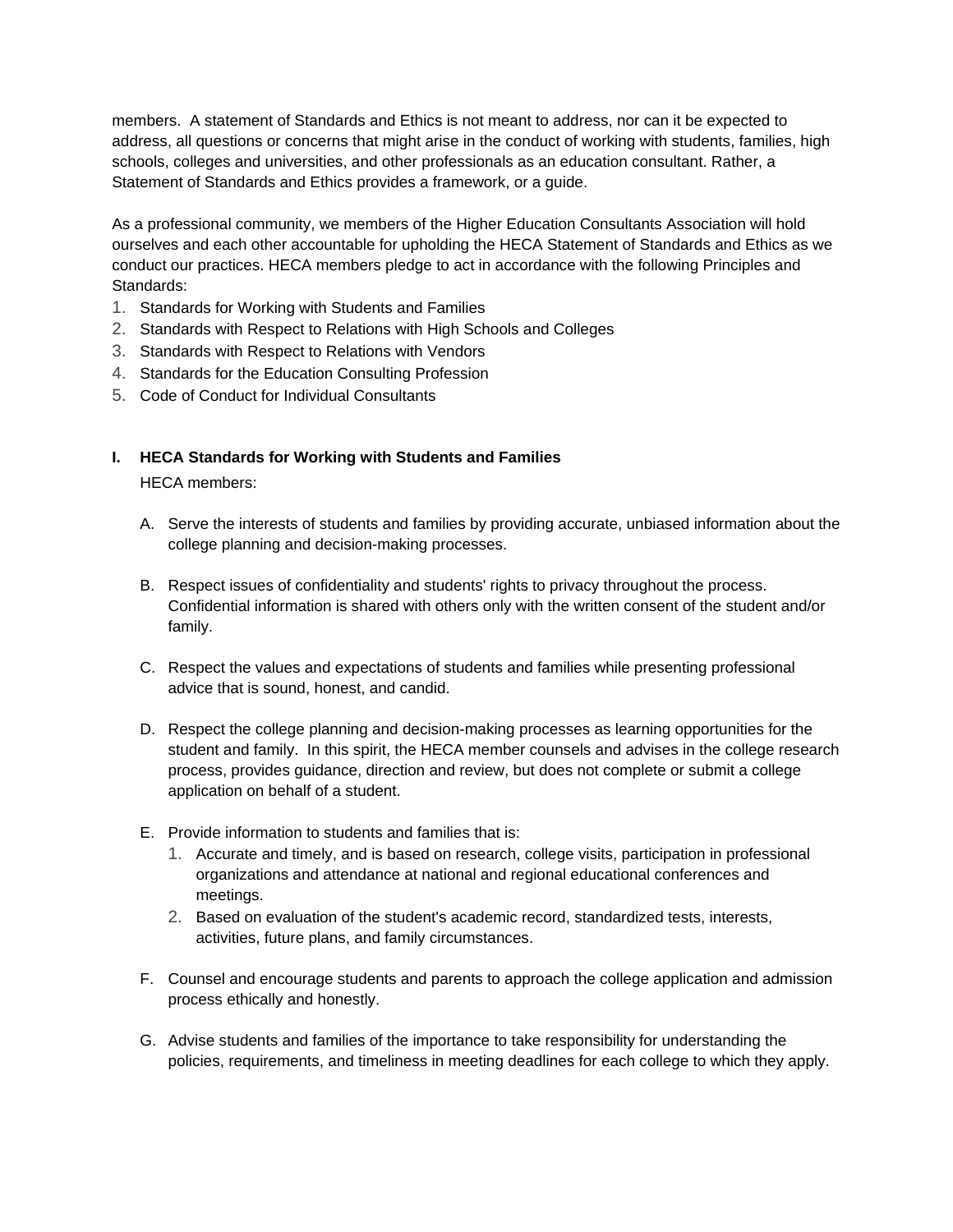## **II. HECA Standards with Respect to Relations with High Schools and Colleges**

HECA members:

- A. Respect the procedures and requirements of the student's high school and prospective colleges. Seek to complement the work of high school counselors and to work cooperatively and collaboratively.
- B. Neither solicit nor accept remuneration, gifts, services, or rewards from any institution, agency or organization for the placement or recruitment of students. To do so is considered outside the realm of ethical behavior. This policy is not intended to apply to gifts of nominal value, nor to flyins or campus visits which are considered a beneficial part of the consultant's education.

#### **III. HECA Standards with Respect to Relations with Vendors**

HECA members:

- A. May not receive commissions of any amount. However, HECA encourages vendors to offer discounts and/or scholarships to clients of HECA members.
- B. Vendor-sponsored counselor meetings are acceptable for professional development of HECA members.

#### **IV. Standards for the Education Consultant Profession**

HECA members shall:

- A. Acknowledge one's own limits in terms of knowledge, experience, and expertise and make referrals, as appropriate.
- B. Accurately, and with integrity, represent and promote their services in writing, including statements of fees and payments.
- C. Agree that promise or guarantee of college and/or university placement is beyond the scope of an education consultant and may not be communicated or inferred from written or verbal statements made by a HECA member.
- D. Avoid conflict of interest or the perception thereof. It is incumbent on the HECA member to acknowledge the source and scope of such conflict. The client is thus given the opportunity to proceed or end the relationship.
- E. HECA members adhere to and uphold the standards and ethics of the National Association for College Admission Counseling (NACAC) Code of Ethics and Professional Practice with particular attention to Section 1: The Ethical Core of College Admission.
- **V. Code of Conduct for Individual Consultants** HECA members shall: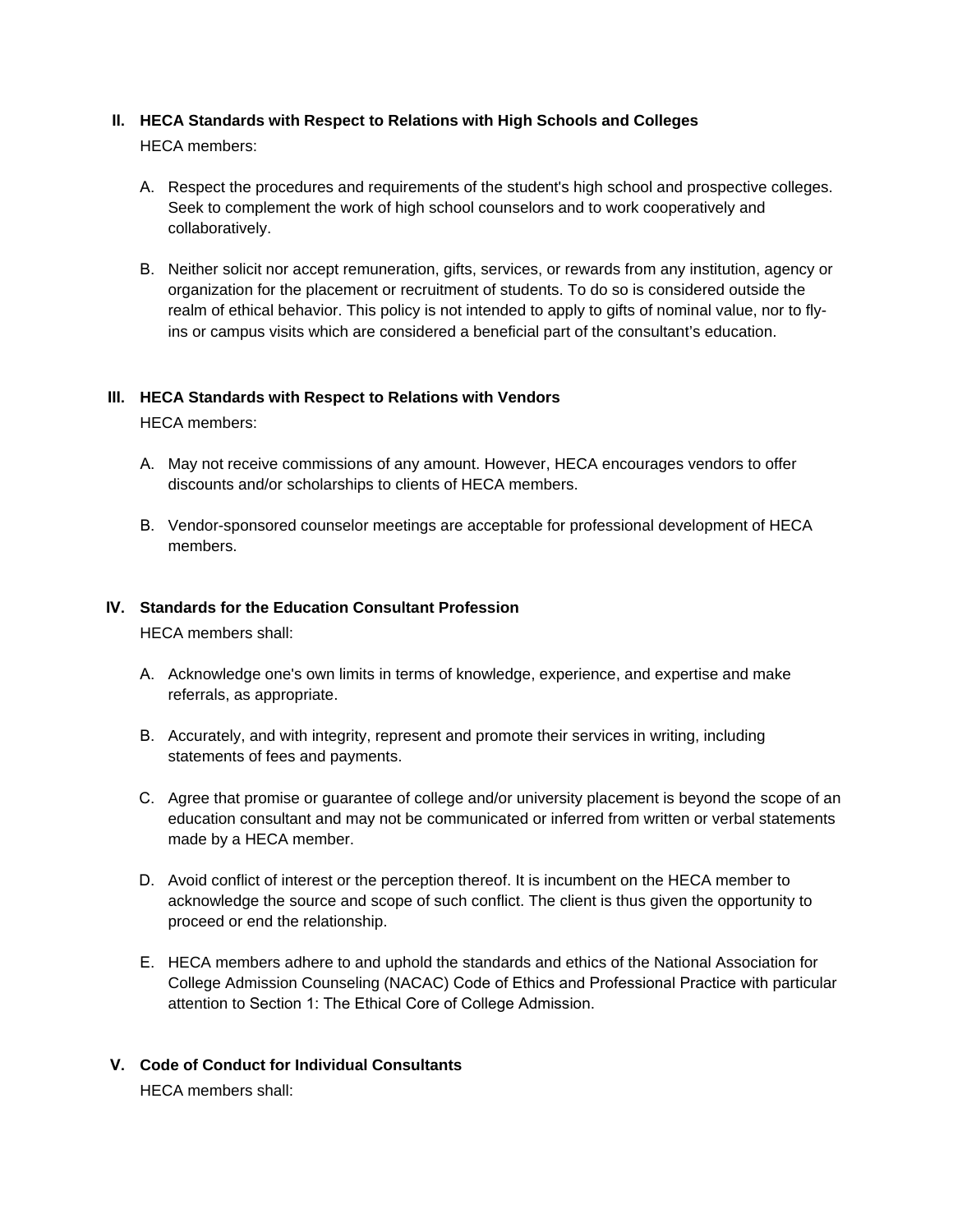- A. Act professionally, responsibly, and ethically in all relationships with students, families, high schools, college admission personnel, and colleagues.
- B. Recognize the importance of confidentiality in performing their work.
- C. Act with integrity, respect, courtesy and thoughtfulness in all transactions.

Recognizing there are specific issues that are common to education consultants in the conduct of their practice, the following Statements serve to guide HECA members in interpreting and applying the HECA Statement of Standards and Ethics:

## **In the conduct of their practice, HECA members shall:**

- 1. Represent and promote their services with accuracy and honesty.
- 2. Not accept any reward, service, or remuneration from any college, university, agency, or organization for placement, referral, or recruitment of students. This does not apply to gifts of nominal value that in no way obligate the recipient.
- 3. Comply with all laws and regulations regarding students' rights to privacy with particular attention to regulations in the Family Educational Rights and Privacy Act, FERPA.
- 4. Respect all student information (including transcript, test scores, financial resources, institutional preferences) as confidential.
- 5. Secure permission from the student and/or family before revealing any information about students or their admission process, including but not limited to decisions and/or scholarship and financial aid awards.
- 6. Not make any written or verbal guarantee of college admission or placement, or guarantees of financial aid or scholarship awards.
- 7. Not make disparaging statements about postsecondary institutions.
- 8. Not make unethical or unprofessional requests of, nor make disparaging statements about, school-based counselors, college admissions representatives, or other independent education consultants.
- 9. Not advocate to colleges or universities on behalf of students, unless expressly invited to do so by the college.
- 10. With written student and/or family permission, a HECA member may confer with high school counselors, college representatives and related professionals on matters related to college admissions and financial aid.
- 11. Counsel students to meet all application requirements and deadlines.
- 12. Counsel students to respect the college planning and application policies and requirements of his/her high school.
- 13. Caution and advise students to use internet resources with maturity and discretion.
- 14. Be encouraged to actively engage in pro bono work and to volunteer in education-related professional and community organizations.

## **Further, in their work with students HECA members strive to:**

- 1. Approach and conduct the college planning and application process in an ethical, conscientious, and responsible manner.
- 2. Introduce a range of post-secondary opportunities and programs to students and their families while recognizing decisions are made by the student and/or family. Encourage students and families to conduct thorough research of the academic and co-curricular programs, selection process, and other distinguishing features, of colleges and universities.